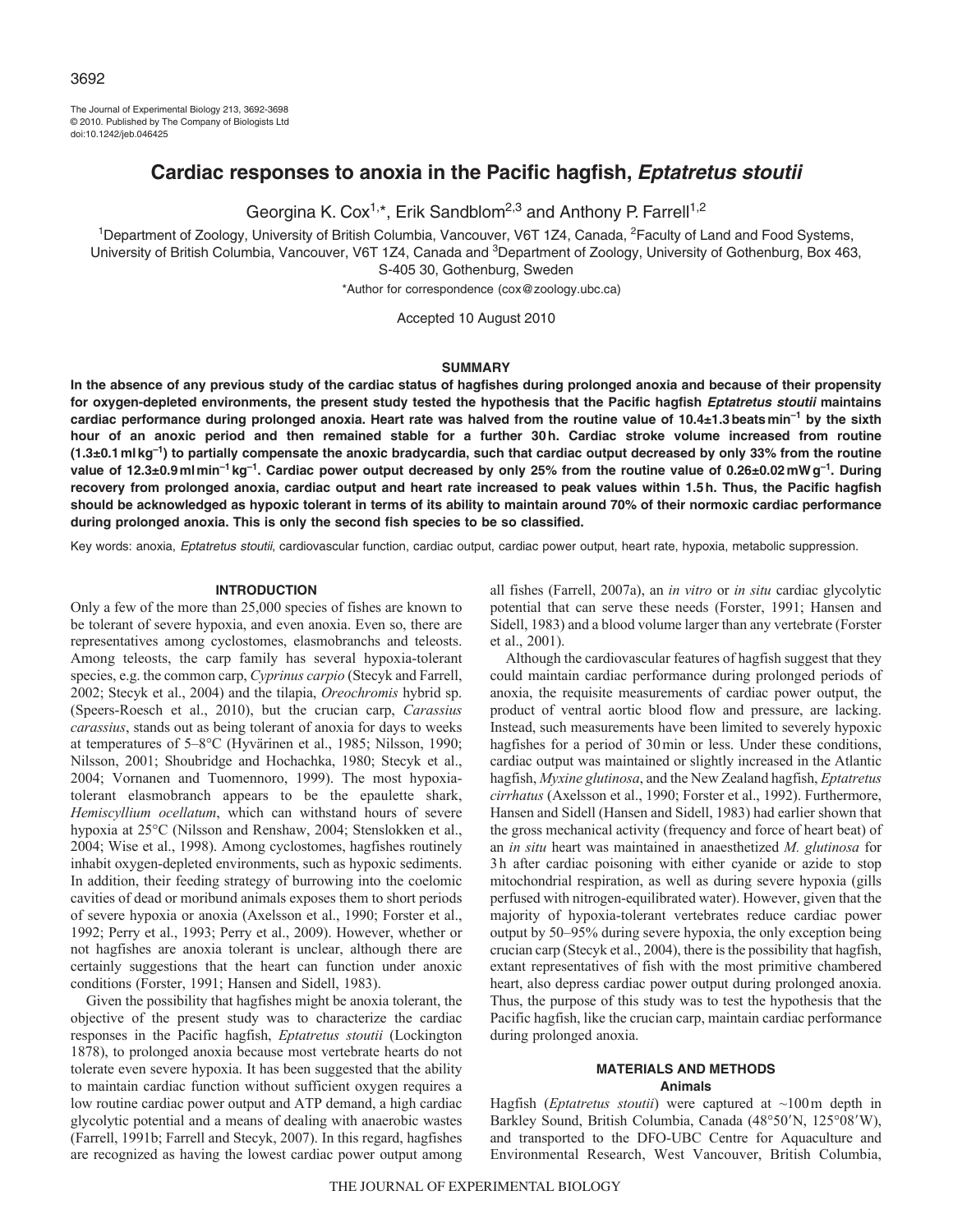Canada. They were housed year round in 1100 l tanks with aerated, flow-through seawater ( $\sim$ 30 p.p.t. at 10 $\pm$ 1°C). Fish were fed squid once every 3 weeks. Ten fish (0.16±0.04kg) were used in this study and food was withheld for a minimum of two weeks prior to experimentation. All of the following procedures were approved by the University of British Columbia Animal Care Committee (A08- 0312) and conducted in accordance with their guidelines.

# **Surgical procedure**

Fish were anaesthetized by immersion in 10°C seawater and tricaine methanesulfonate (MS-222; 0.4 gl<sup>-1</sup>; Sigma, St Louis, MO, USA) for approximately 45min. Fish were weighed, transferred to a surgery table and placed ventral side up on water-soaked foam. In order to measure ventral aortic pressure  $(P_{\text{va}})$ , cardiac output  $(Q)$ and heart rate  $(f<sub>H</sub>)$ , a ventral midline incision was made to gain access to the ventral aorta. A cannula (PE 50, with a PE 10 tip) was occlusively implanted in the second or third afferent gill artery to measure  $P_{va}$ , as described by Axelsson et al. (Axelsson et al., 1990). The cannula, filled with heparinized saline  $(200i.u.m<sup>-1</sup>)$ , was advanced into the ventral aorta. Directly following cannula insertion, a Transonic transit-time blood flow probe (2.5mm SB, Transonic Systems, Ithaca, NY, USA) was positioned around the ventral aorta immediately anterior to the heart to measure *Q*. The cannula and the lead of the flow probe were secured to the body wall with silk sutures.

Following surgery, fish were revived in a 2.5 liter Plexiglas Loligo respirometer chamber (Loligo Systems, Tjele, Denmark). The chamber was flushed continuously with fresh aerated seawater at a flow rate of 1lmin–1. The relatively large volume of the respirometer allowed fish to adopt their relaxed curled position during normoxia and their uncurled position during anoxia. Fish were allowed to recover overnight for at least 12h. Owing to the propensity of hagfish to tie themselves and any attached leads in knots, attaining sustained blood pressure readings was challenging.

### **Data acquisition**

The day after surgery, the cannula was connected to a pressure transducer (model DPT-6100, pvbMedizintechnik, Kirchseeon, Germany) calibrated against a static column of seawater every 10h during the anoxic exposures. A 4chAmp amplifier (Somedic, Hörby, Sweden) was used to amplify signals from the transducer. The flow probe was connected to a T206 Transonic flow meter (Transonic Systems, Ithaca, NY, USA). Data were recorded for subsequent analysis using a Power Lab unit (ADInstruments, Castle Hill, Australia) connected to a laptop computer running LabChart Pro software (v.6.0; ADInstruments). Routine  $\dot{Q}$ ,  $f_H$  and  $P_{va}$  were recorded for several hours prior to and during the anoxic exposure.

#### **Anoxic exposure and recovery**

The chamber was made progressively hypoxic by flushing  $(11min^{-1})$ nitrogen-saturated seawater directly from a gas exchange column into the chamber until anoxia was achieved (0.0kPa, typically after  $\sim$ 1h). Cardiovascular variables ( $\dot{Q}$ ,  $f_H$  and  $P_{\text{va}}$ ) were recorded continuously during anoxia and recovery. During the initial trials *f*<sup>H</sup> steadily decreased from the anoxic steady state following 24h of anoxia and following 36h of complete anoxia the fish were returned to normoxia. All fish survived and recovered fully from the 36h anoxic exposures. Water  $P_{\text{O}_2}$  in the chamber was measured every second using a MINI-DO probe (Loligo Systems, Tjele, Denmark). The oxygen probes were calibrated using fully aerated seawater and sodium sulphite-derived oxygen-free distilled water prior to each trial. The chamber remained anoxic for 36h. Following the anoxic

period, normoxia was restored within 5min by introducing normoxic seawater at a flow rate of  $11$ min<sup>-1</sup>. Fish were monitored for a further 36h under normoxic conditions, after which they were sacrificed and the ventricular mass  $(M_v)$  determined.

#### **Calculations and statistics**

Cardiac output through the ventral aorta was measured by the Transonic flow probe and  $f_H$  was determined by counting the number of systolic peaks over a 4min period. Cardiac stroke volume (*V*s) was calculated by dividing  $\dot{Q}$  by  $f_H$ . Reported values are mean values (±s.e.m.), typically for 10 fish unless stated otherwise. Cardiac power output (PO) was calculated as the product of  $\dot{Q}$  and  $P_{va}$  and was expressed per gram ventricular mass. With many hagfish tying knots in the pressure cannula, the number of fish with viable  $P_{va}$ measurements was reduced. Only data for fish in which  $P_{va}$  and  $\dot{Q}$ were measured simultaneously during the 36-h anoxic exposure are reported. Consequently, PO is reported for three fish during anoxia and only one cannula remained functional during anoxic recovery. In order to test for statistical differences, comparisons among control (routine), anoxic and recovery values were tested using a one-way, repeated measures ANOVA followed by a Holm–Sidak post-hoc test. Statistical significance was set at *P*≤0.05.

### **RESULTS**

Examples of the raw cardiovascular trace from a single hagfish at selected time periods during an experiment are presented in Fig.1. As can be seen from these traces, the beat-to-beat cardiovascular status was extremely stable and any changes that took place did so gradually. In both normoxia and anoxia, there was a period of zero ventral aortic flow during diastole. Cardiovascular responses to the 36h period of anoxia and during the subsequent period of recovery in normoxia are summarized in Figs2, 3 and 4.

#### **Anoxia**

Hagfish often became active as water  $P_{\text{O}_2}$  fell below 3 kPa, which was during the first 30min of the anoxic period. They swam around the respirometer and explored the edges, presumably trying to find an escape route from the respirometer. Some of these swimming movements were forceful. A minor tachycardia accompanied this activity. Subsequently,  $f_H$  decreased progressively and by 1h into the anoxic period it had decreased significantly from the normoxic routine value of  $10.4\pm1.3$  beats min<sup>-1</sup> to  $8.1\pm0.8$  beats min<sup>-1</sup>. A new steady state for  $f_H$  was reached after 2 h of anoxia, when  $f_H$  remained at about 50% of the normoxic rate for the remainder of the 36h anoxic exposure (Fig.2).

Routine *Q* during normoxia was 12.3±0.9mlmin–1 kg–1 (Fig.2) and  $\dot{Q}$  remained unchanged during the first 3h of anoxia, despite the significant bradycardia that had developed by 1h of anoxia. However, after 6h of anoxia,  $\dot{Q}$  was significantly reduced by 33% (Fig.2) and remained at this value for the remaining 30h of the anoxic period.

Routine  $V_s$  during normoxia was  $1.3\pm0.1$  ml kg<sup>-1</sup> and doubled to  $2.7$ ml kg<sup>-1</sup> during the first 3h of anoxia to offset the bradycardia. This elevated  $V_s$  was maintained for the remainder of the anoxic period (Figs2, 3).

Routine *P*va during normoxia was 0.89±0.04kPa. The initial period of tachycardia during the first 1h of anoxia was associated with a 60% increase in  $P_{va}$  (Fig. 3). By 3h into the anoxic period, routine  $P_{va}$  was restored and remained stable for the remaining 33h of anoxia. In fish in which  $P_{va}$  and  $\dot{Q}$  were measured simultaneously ( $N=3$  fish), the pattern of change for  $f_H$ ,  $\dot{Q}$  and  $V_s$  was similar to that shown in Fig.2, where only *Q* was recorded (Fig.3).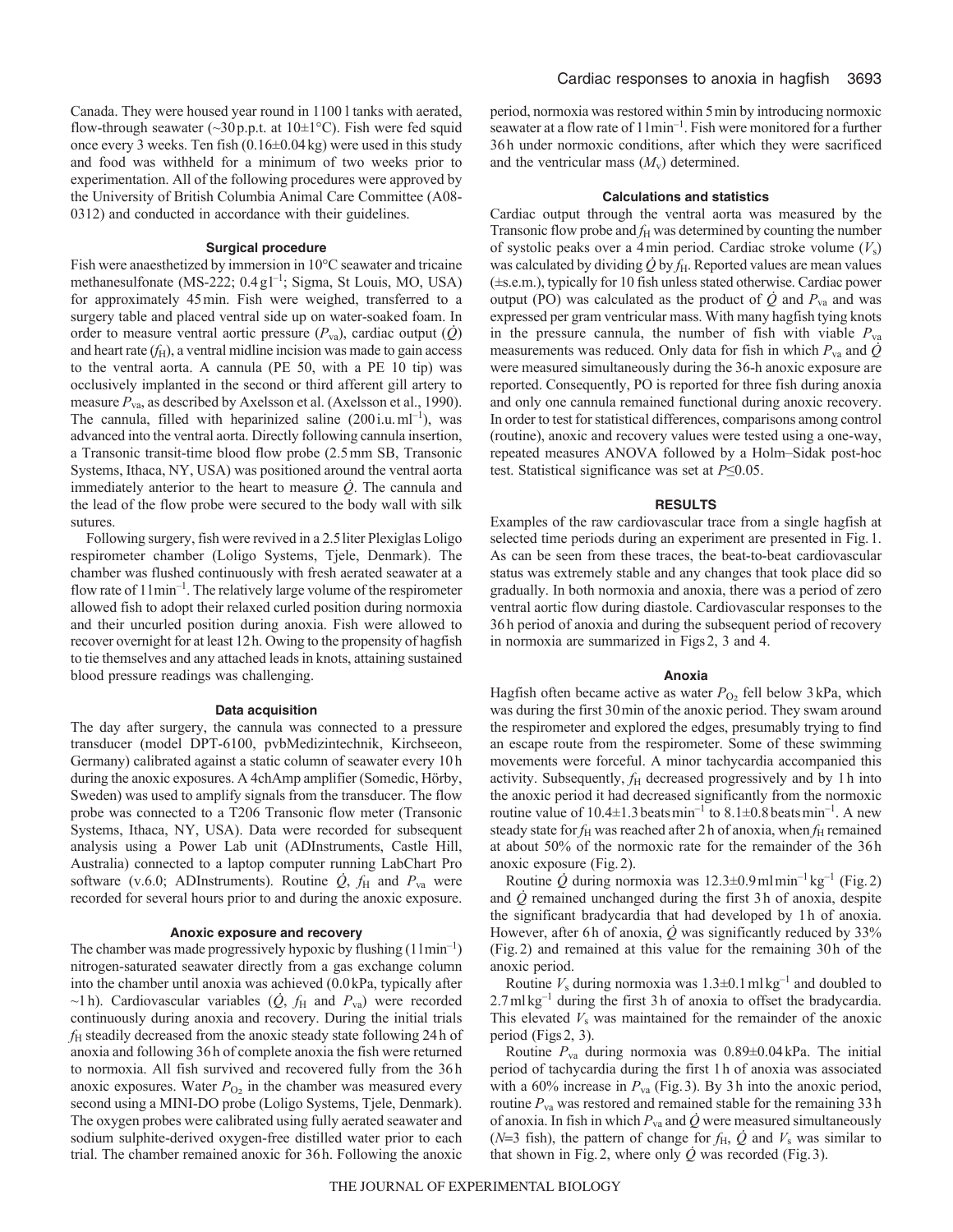# 3694 G. K. Cox, E. Sandblom and A. P. Farrell



Fig. 1. Representative ventral aortic blood flow recordings taken from one hagfish after 6, 24 and 36 h of anoxia, and during 1.5 and 36 h of normoxic recovery from anoxia. Each trace is for 2 min and heart rates (f<sub>H</sub>) are reported as beats per min. Note the different y-axis scale for 1.5 h recovery.  $\dot{Q}$ , cardiac output.

Routine cardiac PO was estimated at  $0.26 \pm 0.02$  mW g<sup>-1</sup> from simultaneous recordings of  $P_{va}$  and  $\dot{Q}$  (*N*=3 fish). During the 36h anoxic period, cardiac PO mirrored the changes observed for  $P_{\text{va}}$ , becoming stable at  $\sim 0.2 \text{ mW g}^{-1}$  (Fig. 3).

### **Normoxic recovery**

Within the first 10 min of the return to normoxic conditions,  $f_H$  had increased significantly when compared with the final 36h anoxic value. By 1h into recovery,  $f_H$  was significantly 50% higher than the initial routine  $f_H$  during normoxia (Fig. 4). A maximum  $f_H$  was reached after 1.5h and routine normoxic  $f<sub>H</sub>$  was restored after 6h of recovery (Fig.4).

Similarly, within the first  $10 \text{ min } \dot{Q}$  had increased significantly compared with the final 36h anoxic value and had almost doubled  $(24.6\pm3.6\,\text{ml}\,\text{min}^{-1}\,\text{kg}^{-1})$  after 1 h of recovery. By 3 h after the return to normoxic conditions, routine  $\dot{Q}$  was restored (Fig. 4).  $V_s$  briefly remained significantly higher  $(P<0.05)$  than routine  $V_s$  during recovery, but by 1h into recovery  $V_s$  was significantly lower than the 36h anoxic value and was similar to routine  $V_s$  (Fig. 4).

Only one fish had a functioning cannula during recovery and *P*va increased to 1.2kPa following 10min of normoxia, decreasing back to 1.0kPa by 20min and remaining constant until 6h of recovery. By 24h of recovery,  $P_{va}$  had returned to a routine value of 0.9 kPa.

# **DISCUSSION**

This is the first *in vivo* characterization of the cardiac performance of hagfish exposed to prolonged anoxia. The results clearly illustrate that hagfish tolerate and recover from 1.5 days of anoxia at 10°C. Although this anoxia tolerance does not surpass that of the crucian carp and related goldfish, it does surpass that of all other fishes. Furthermore, like crucian carp, after a period of cardiovascular adjustment to anoxia (in the case of hagfish just the first 3–6h), the heart adopts a new anoxic steady state that is maintained until the end of the experimental period. However, unlike crucian carp, hagfish display a profound anoxic bradycardia that halves  $f<sub>H</sub>$ , and although  $V_s$  increases to compensate, there is still a 33% reduction in  $\dot{Q}$ . This reduction had very little effect on  $P_{va}$  because of compensatory changes in vascular resistance. Hence PO and likely cardiac ATP demand were reduced by no more than 25% during 30h of anoxia. Although these results show a decrease in cardiac performance during anoxia, such a small change for over a long duration remains extremely impressive.

# **Routine and maximum cardiovascular variables in normoxia, hypoxia and anoxia**

Table1 compares the routine and maximum cardiovascular variables for *E. stoutii* with previous literature values. Routine *Q* for *E. stoutii* was between those reported for *M. glutinosa* and *E. cirrhatus* (Table1) (Axelsson et al., 1990; Forster et al., 1992). The challenge with any work on hagfishes is their remarkable ability to tangle and knot cannulae and electrical leads secured to their body, which could lead to various levels of stress and correspondingly elevated cardiorespiratory parameters. In the present study, the routine measurements were made when the hagfish were quietly resting in the coiled position that they adopted in the larger holding tanks. *V*<sup>s</sup> in  $E$ . *stoutii* was twice that of other hagfish species, and routine  $f<sub>H</sub>$ was correspondingly 50% lower than routine  $f<sub>H</sub>$  for *M. glutinosa* and *E. cirrhatus* (Axelsson et al., 1990; Forster et al., 1992; Foster and Forster, 2007) (Table1). Johnsson and Axelsson (Johnsson and Axelsson, 1996) observed a  $V_s$  of 1.3 mlkg<sup>-1</sup> for the perfused heart of *M. glutinosa* at a routine physiological preload (0.1kPa) for that species. This value is similar to the *in vivo* measurement made here. A period of zero ventral flow was observed during diastole, as observed earlier in other hagfish species (Axelsson et al., 1990;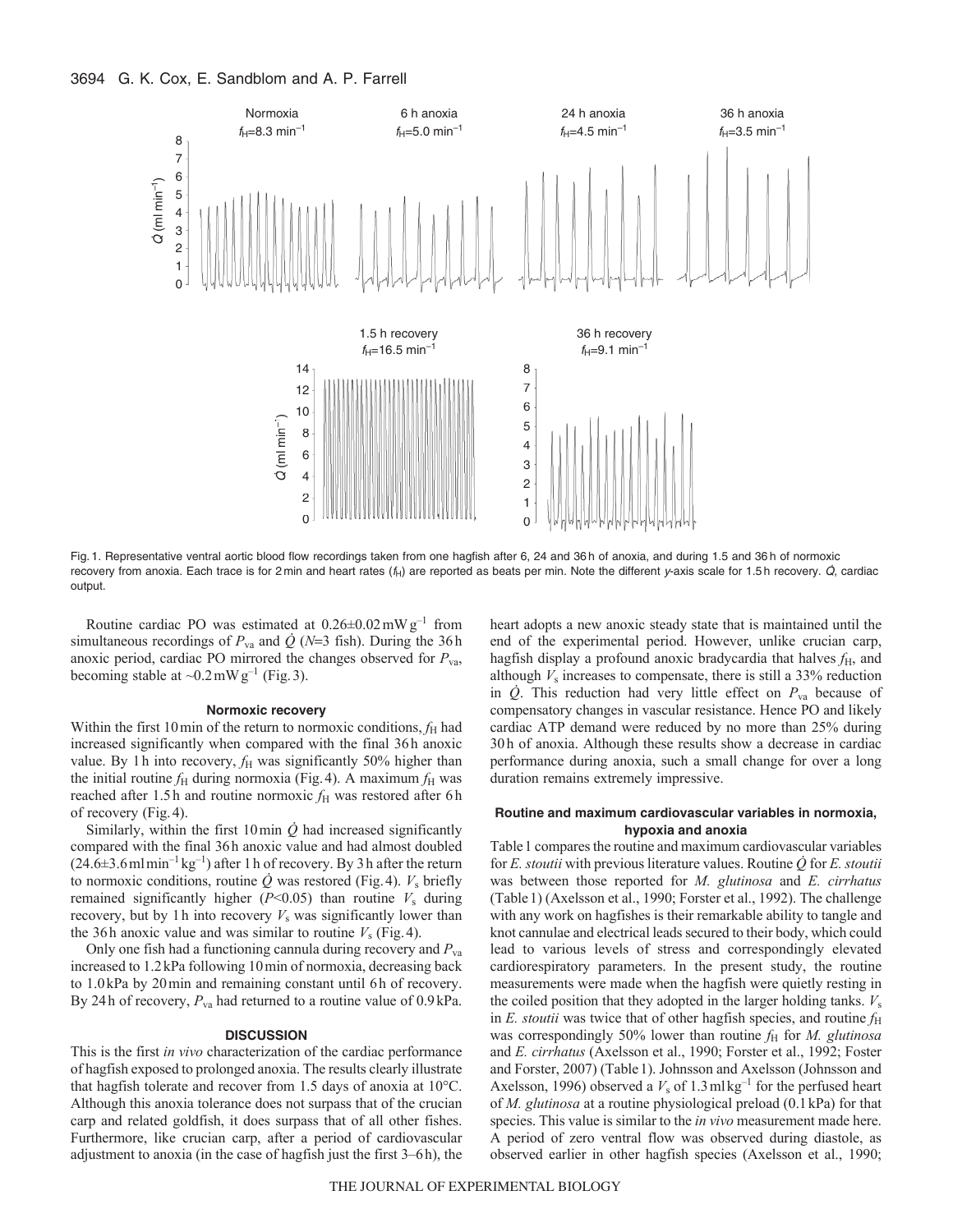

Fig. 2. Simultaneously recorded cardiovascular variables from hagfish during a 36 h anoxic exposure. Time 0 indicates the start of anoxia. R indicates routine values.  $N=10$  for all time points with the exception of the 36 h time point, for which  $N=9$ ; s.e.m. is indicated by vertical bars. Statistical differences ( $P<0.05$ ) are indicated by dissimilar letters.  $f_H$ , heart rate;  $\dot{Q}$ , cardiac output;  $V_s$ , stroke volume.

Davie et al., 1987; Satchell, 1986). Zero flow in the ventral aorta results from a relatively inelastic outflow tract from the ventricle and contrasts with the continuous diastolic flow seen in both elasmobranchs and teleosts (Farrell and Jones, 1992).

The maximum  $\dot{Q}$  of 26 mlmin<sup>-1</sup> kg<sup>-1</sup> compares well with the observed maxima for *M. glutinosa* and *E. cirrhatus*, and might approach the maximum  $\dot{Q}$  for this species at this temperature. Hagfish can triple *V*<sup>s</sup> (Axelsson et al., 1990; Forster et al., 1992), as can other fish species. Here, *V*<sup>s</sup> doubled (Fig. 2, Table 1). Anaesthetized *E. stoutii* increased  $f_H$  by 3-fold (15–42 beats min<sup>-1</sup>) at 8-10°C (Chapman et al., 1963). A similar 3-fold increase in  $f_H$ occurred here, but to a maximal  $f<sub>H</sub>$  lower than those observed previously for other hagfish species (Table1).

Blood pressure measurements are difficult to maintain over prolonged periods because of the ease with which hagfish can tie themselves in knots. Regardless of this, the hagfish heart is well known for generating the lowest ventral aortic blood pressure among fishes based on *in vivo* measurements and with perfused heart preparations (Table1) (Farrell, 1991b; Forster et al., 1988; Johnsson and Axelsson, 1996). The measurements of routine  $P_{va}$  during normoxia in the current study were found to be the lowest among



Fig. 3. Simultaneously recorded cardiovascular variables for cannulated fish during a 36 h anoxic exposure. Time 0 indicates the start of anoxia. R indicates routine values.  $N=3$ ; s.e.m. is indicated by vertical bars.  $f_H$ , heart rate;  $\dot{Q}$ , cardiac output;  $V_s$ , stroke volume; PO, power output;  $P_{va}$ , ventral aortic pressure.

hagfish values (Table1). One previous study reported *P*va for *E. stoutii* to be 0.5kPa higher than the values attained here (Reite, 1969).

Estimating cardiac PO from  $\dot{Q}$  and  $P_{va}$  yielded a value intermediate between those for *M. glutinosa* and *E. cirrhatus* (Table 1). Maximal cardiac PO  $(0.4 \text{ mW g}^{-1})$  attained during this study was upon entry into anoxia (Fig.3, Table1). To date, no study has reported a maximum cardiac PO of more than  $0.8 \text{ mW g}^{-1}$  for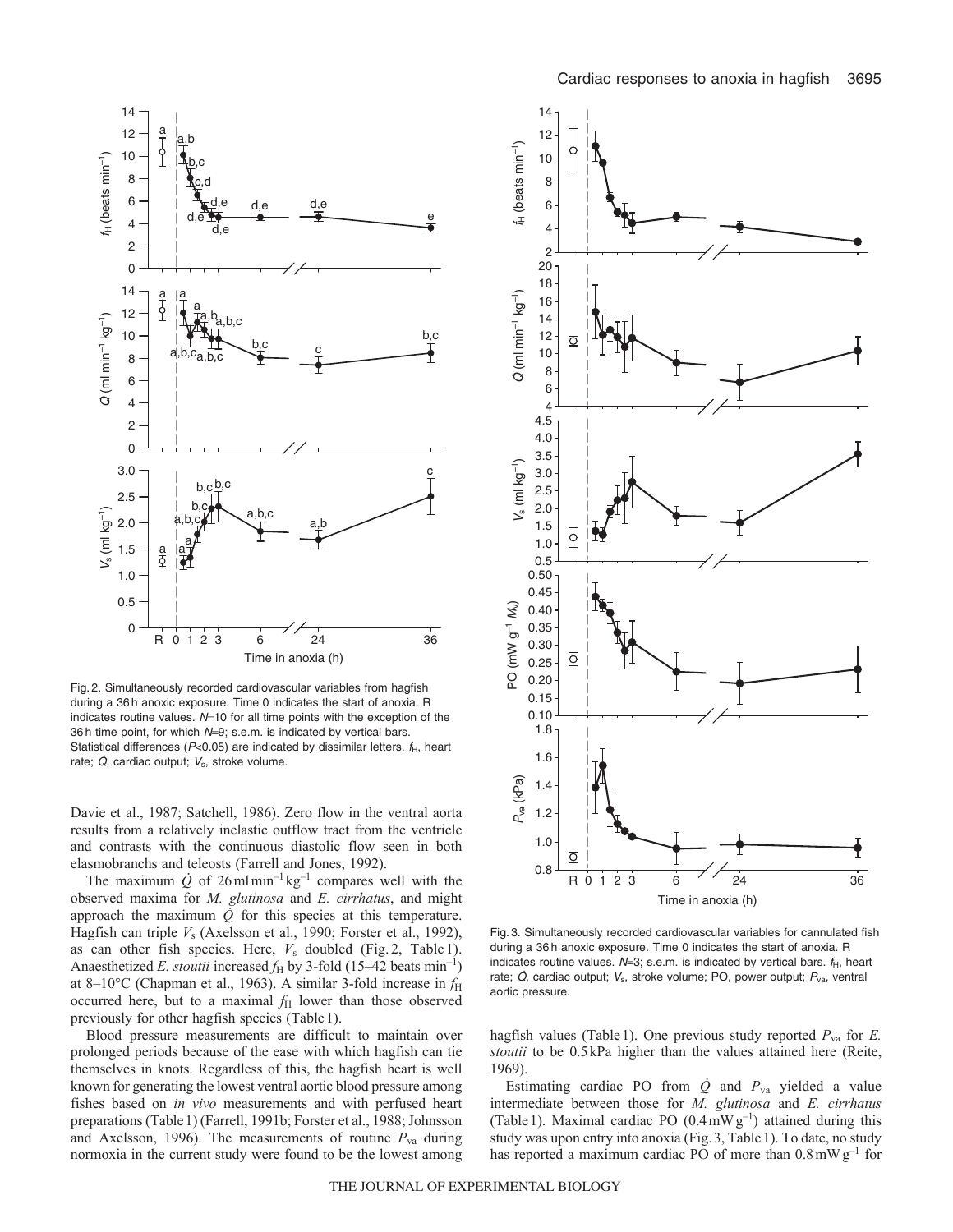

Fig. 4. Simultaneously recorded cardiovascular variables during a 36 h normoxic recovery from a 36 h anoxic exposure. Time 0 indicates the start of the normoxic flush period. R indicates routine values and A indicates anoxic values at 36 h.  $N=7$ ; s.e.m. is indicated by vertical bars. Statistical differences ( $P$ <0.05) are indicated by dissimilar letters.  $f_H$ , heart rate;  $\dot{Q}$ , cardiac output;  $V_s$ , stroke volume.

any hagfish species. This is an important finding because it has been suggested that the maximum glycolytic potential of the hagfish heart can support a cardiac PO of  $0.8 \text{ mW g}^{-1}$ , provided sufficient glucose was available and glycolytic waste products did not accumulate to damaging levels (Farrell, 1991a; Farrell, 2007a; Forster et al., 1992; Hansen and Sidell, 1983).

# **Cardiovascular responses to severe hypoxia and anoxia**

The previous hagfish studies that report a slight elevation in *Q* during short-term (maximum 35min) severe hypoxia (Table 1) are consistent with the present study in which there was a modest tachycardia during the transition to the anoxic state. In *E. cirrhatus*, venous  $P_{O_2}$  was below the  $P_{50}$ , but venous blood oxygen content was not completely depleted (Forster et al., 1992). In the present study, this transition state likely reflected a run down of tissue oxygen stores, which might maintain routine metabolic rate (RMR) for ~29min if we assume *E. cirrhatus* has a RMR of 12mg  $O_2$ kg<sup>-1</sup> h<sup>-1</sup> (Forster, 1990), a blood oxygen carrying capacity of 0.022ml O2 per ml of blood (Wells et al., 1986), a 15% blood volume (Forster et al., 2001), a myoglobin concentration of 0.0078g per g of tissue and that both haemoglobin and myoglobin bind 1.34ml of O2 per g of tissue (Davison et al., 1990; Wells and Forster, 1989). In fact, the low  $P_{50}$  of hagfish blood  $\left[\sim\right]$  kPa (Forster et al., 1992) to 1.64kPa (Wells et al., 1986)] and a constant blood pH (Forster et al., 1992) following hypoxic exposures could mean that the length of hypoxia exposures in previous studies might have been insufficient to elicit an anoxic response. The activity observed within the first 30min of anoxia in the present study, as well as in earlier studies (Forster, 1990; Forster et al., 1992; Perry et al., 1993), also might have contributed to tachycardia. *In situ* heart preparations remove the influence of activity, and Hansen and Sidell observed no change in relative cardiac performance for 3h of anoxia (Hansen and Sidell, 1983). However, *E. stoutii* in the current study did not decrease *Q* significantly until after 3h of anoxia.

The decrease in  $\dot{Q}$  during anoxia was relatively small and could be explained by a reduction in blood flow to the gut, which normally accounts for 30–40% of total  $\dot{Q}$  in unfed fish (Thorarensen et al., 1993). Gut blood flow is one of the fish vascular beds that should be sacrificed during hypoxia (Farrell et al., 2001), as shown for Atlantic cod, *Gadus morhua* (Axelsson and Fritsche, 1991).

The similarities and dissimilarities of the cardiac response to anoxia have already been noted. Turtles are also anoxia tolerant, but their cardiac strategy during anoxia involves a switch to a radical hypometabolic state rather than maintenance or near maintenance of cardiac performance. During anoxia, cold-acclimated freshwater turtles reduced cardiac power output and metabolic rate in parallel to about 5% of routine (Arthur et al., 1997; Farrell and Stecyk, 2007; Herbert and Jackson, 1985; Hicks and Farrell, 2000a; Hicks and Farrell, 2000b; Jackson and Ultsch, 1982), even though the initial response (1–2h) was to increase the glycolytic rate (Daw et al., 1967; Lutz et al., 2005; Wasser et al., 1991). Even warm-acclimated turtles (22°C) reduced cardiac PO by 5-fold during anoxia (Hicks and Farrell, 2000a). The hypoxia-tolerant common carp reduced cardiac PO by 3.2- to 7.7-fold during severe hypoxia at 5 to 15°C, respectively (Stecyk and Farrell, 2002). Thus, compared with other known cardiac responses to anoxia and severe hypoxia, the 25% decrease in cardiac PO is rather small. Additionally, Olson et al. (Olson et al., 2001) have observed that vasoconstriction in dorsal aortic rings of the hagfish *E. cirrhatus* could be maintained at 70% of maximum for 8h in anoxia (Olson et al., 2001). This indicates that the tolerance of the hagfish to anoxia extends to the vascular system.

Others have shown that the cardiac ATP requirement of hagfish lies within its glycolytic ATP generating capacity (Forster, 1991; Hansen and Sidell, 1983), but this is primarily because of its low pressure generating ability (Farrell, 1991a; Farrell, 1991b; Farrell, 2007a). The present study emphasizes the long-term glycolytic ability of the heart. The cardiac ATP turnover rate [calculated from the depletion of cardiac glycogen stores during a 20-h exposure to hypoxia;  $P_{\text{O}_2}$ <0.3 kPa (Hansen and Sidell, 1983)] can be sustained only with either a 100-fold depression in routine cardiac PO or an increase in the extracellular glucose supply (Farrell and Stecyk, 2007). The present study suggests that the second scenario is the more likely.

#### **Cardiac control in hagfish**

Hagfish lack autonomic cardiac regulation (Farrell, 2007a; Nilsson, 1983). Although one study has reported nerves and ganglion cells adjacent to and within the epicardium of *E. stoutii* (Hirsch et al., 1964), the hagfish heart is considered functionally aneural (Augustinsson et al., 1956; Greene, 1902; Jensen, 1961; Jensen,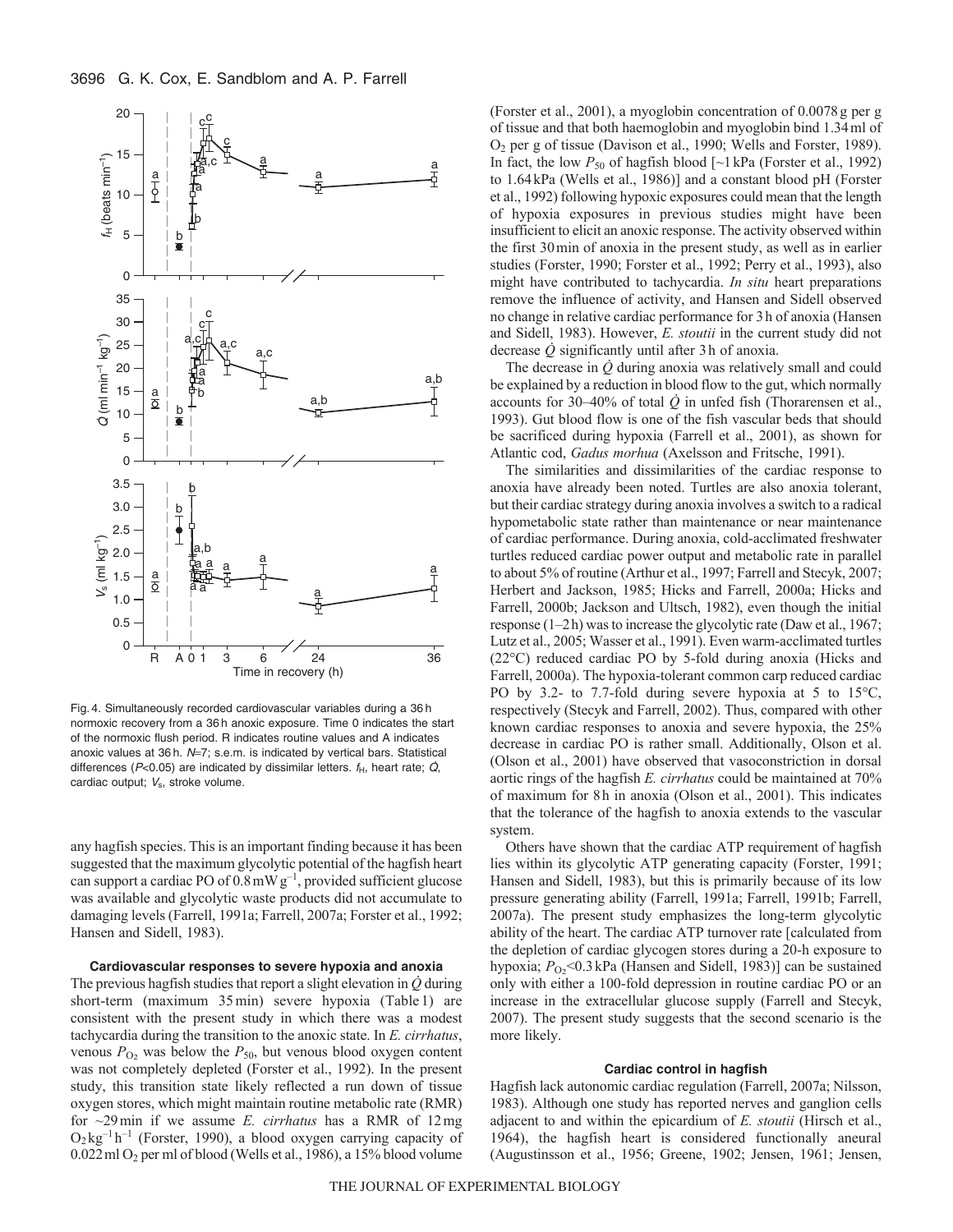|                                                                                                         |                |                                                         | Table 1. Comparison of routine and maximal cardiovascular variables in vivo for hagfish and species-specific responses to either hypoxia or anoxia |         |                         |                    |                |                                       |                    |               |                               |                                                                                                                                                          |               |                                                   |                    |
|---------------------------------------------------------------------------------------------------------|----------------|---------------------------------------------------------|----------------------------------------------------------------------------------------------------------------------------------------------------|---------|-------------------------|--------------------|----------------|---------------------------------------|--------------------|---------------|-------------------------------|----------------------------------------------------------------------------------------------------------------------------------------------------------|---------------|---------------------------------------------------|--------------------|
|                                                                                                         |                | Cardiac output (ml min <sup>-1</sup> kg <sup>-1</sup> ) |                                                                                                                                                    |         | Stroke volume (ml kg-1) |                    |                | Heart rate (beats min <sup>-1</sup> ) |                    |               | Ventral aortic pressure (kPa) |                                                                                                                                                          |               | Power output (mW g <sup>-1</sup> M <sub>v</sub> ) |                    |
|                                                                                                         |                |                                                         | Hypoxic/<br>anoxic                                                                                                                                 |         |                         | Hypoxic/<br>anoxic |                |                                       | Hypoxic/<br>anoxic |               |                               | Hypoxic/<br>anoxic                                                                                                                                       |               |                                                   | Hypoxic/<br>anoxic |
| Species                                                                                                 | Routine        | Max.                                                    | response                                                                                                                                           | Routine | Max.                    | esponse            | Routine        | Max.                                  | esponse            | Routine       | Max.                          | response                                                                                                                                                 | Routine       | Max.                                              | response           |
| fyxine glutinosa <sup>+</sup>                                                                           |                |                                                         |                                                                                                                                                    |         | $0.7*$                  |                    |                |                                       |                    | 1.04          | ة<br>=                        | 115%                                                                                                                                                     | 0.15          | $0.62*$                                           |                    |
| Eptatretus stoutii <sup>s</sup>                                                                         | $12.3 \pm 0.9$ | 26.0±4.2                                                | 126%                                                                                                                                               | $-5.01$ | $2.6 + 0.7$             | 175%               | $10.4 \pm 1.3$ | $17.0 + 1.7$                          | 155%               | $0.89 + 0.04$ | $1.2 + 0.01$                  | II                                                                                                                                                       | $0.26 + 0.02$ | $0.44 \pm 0.04$                                   |                    |
| Eptatretus cirrhatus                                                                                    | ۴              | 25*                                                     | 140%                                                                                                                                               |         | $1.3^{\dagger} 1.0^*$   | 140%               | 25             | ໍ່ສຸ                                  | Π                  | 1.60          | 2.3*                          | 130%                                                                                                                                                     | 0.42          | $0.88^*$                                          | 52%                |
| Maximal values following injection of propranolol.<br>Maximal values following injection of adrenaline. |                |                                                         |                                                                                                                                                    |         |                         |                    |                |                                       |                    |               |                               |                                                                                                                                                          |               |                                                   |                    |
| indicates that the hypoxic/anoxic response was to maintain routine values.                              |                |                                                         |                                                                                                                                                    |         |                         |                    |                |                                       |                    |               |                               |                                                                                                                                                          |               |                                                   |                    |
| fMyxine glutinosa data taken from Axelsson et al. (Axelsson et al., 1990) and Farrel                    |                |                                                         |                                                                                                                                                    |         |                         |                    |                |                                       |                    |               |                               | (Farrell, 2007). Test condition for <i>M. glutinosa</i> : temperature of 8–10°C with a hypoxic exposure of 15–35 min at P <sub>o</sub> , of 1.5–2.2 kPa. |               |                                                   |                    |

¶*Eptatretus cirrhatus* data taken from Forster (Forster, 1992) and Farrell (Farrell, 2007). Test conditions for *E. cirrhatus*: temperature of 17°C with a hypoxic exposure of 15 min at *P*O2 5.3 kPa. and Farrell (Farrell, 2007). Test conditions for *E. cirrhatus*: temperature of 17°C with a hypoxic exposure of 15 min at  $P_{\rm \odot}$  5.3 kPa cirrhatus data taken from Forster (Forster, 1992) Myxine glutinosa data taken from Axelsson et a<br>Eptatretus stoutii data taken from current study.<br>Eptatretus *cirrhatus* data taken from Forster (Fo §*Eptatretus stoutii* data taken from current study.

Cardiac responses to anoxia in hagfish 3697

1965; Nilsson, 1983). Yet, hagfish halved  $f_H$  during anoxia and nearly doubled  $f_H$  during recovery. Although the anoxic bradycardia took nearly 6h to fully develop, the tachycardia during recovery was much faster, resulting in an overall increase in  $f<sub>H</sub>$  of nearly 4fold within 2h. Clearly, the vagal-mediated reflex bradycardia typically observed in most fish species in response to environmental hypoxia (Farrell, 2007b) cannot explain these changes in  $f_H$ .

However, there are some other possibilities. Adrenergic control of  $f_H$  and contractility exists in hagfishes, and the heart has its own intrinsic stores of catecholamines (Augustinsson et al., 1956; Bloom et al., 1961; Johnels and Palmgren, 1960; Ostlund et al., 1960; Perry et al., 1993; von Euler and Fänge, 1961). The depletion of these cardiac catecholamine stores by reserpine inhibited contractility and produced bradycardia in both *E. stoutii* and *M. glutinosa* (Chapman et al., 1963; Bloom et al., 1961). Furthermore, β-adrenoreceptor antagonists decreased  $f_H$ , whereas injection of catecholamines increased  $f_H$  (Axelsson et al., 1990; Chapman et al., 1963; Forster et al., 1992; Johnsson and Axelsson, 1996). These results have led to the suggestion of humoral cardiac control via catecholamine release into the circulation (Axelsson et al., 1990; Forster et al., 1992; Perry et al., 1993), or of paracrine cardiac control via cardiac catecholamine stores. Indeed, blood catecholamine levels rise in response to acute hypoxia, anoxia and air exposure, but only to relatively low levels compared with those of teleosts (Perry et al., 1993). Thus, to elicit a response the heart must either have higher affinity receptors or the paracrine signaling mechanism dominates (Farrell, 2007a). Constant release of catecholamines in an *in situ* heart preparation could indicate a paracrine effect (Johnsson and Axelsson, 1996). Although catecholamines from one source or another could elicit tonic control of  $f<sub>H</sub>$  in normoxia and elicit tachycardia during recovery in the present experiment, catecholamines cannot be synthesized in the absence of oxygen and so the anoxic bradycardia could be a progressive depletion of catecholamine stores until the intrinsic cardiac pacemaker rate was reached. Once oxygen becomes available, catecholamine synthesis can resume, restoring and even increasing  $f<sub>H</sub>$ . The rate of change of  $f_H$  during anoxia and on recovery could then be related to the respective rates of catecholamine depletion and re-synthesis. This possibility could be easily examined in future studies.

In summary, we reject the hypothesis that this species of hagfish maintains its cardiac performance during prolonged anoxia. Even so, such a small change in cardiac performance  $(\sim 30\%)$  over a long duration (over 30h) remains extremely impressive. This level of cardiac anoxia tolerance has only been superseded by crucian carp and related goldfish to date. How hagfish alter  $f_H$  by up to 4-fold, including a halving of  $f_H$  during anoxia, remains an enigma.

# **LIST OF ABBREVIATIONS**

| fн               | heart rate                                              |
|------------------|---------------------------------------------------------|
| $M_{\rm v}$      | ventricular mass                                        |
| $P_{50}$         | $PO$ , at which hemoglobin is 50% saturated with oxygen |
| $P_{\text{O}_2}$ | partial pressure of oxygen                              |
| PО               | power output                                            |
| $P_{\rm va}$     | ventral aortic pressure                                 |
| ġ                | cardiac output                                          |
| RMR              | routine metabolic rate                                  |
| $V_{\rm s}$      | stroke volume                                           |
|                  |                                                         |

# **ACKNOWLEDGEMENTS**

This work was supported by funds from an NSERC Canada Discovery grant awarded to A.P.F. Hagfish were collected in cooperation with the Bamfield Marine Science Centre and housed in collaboration with the DFO-UBC Centre for Aquaculture and Environmental Research.